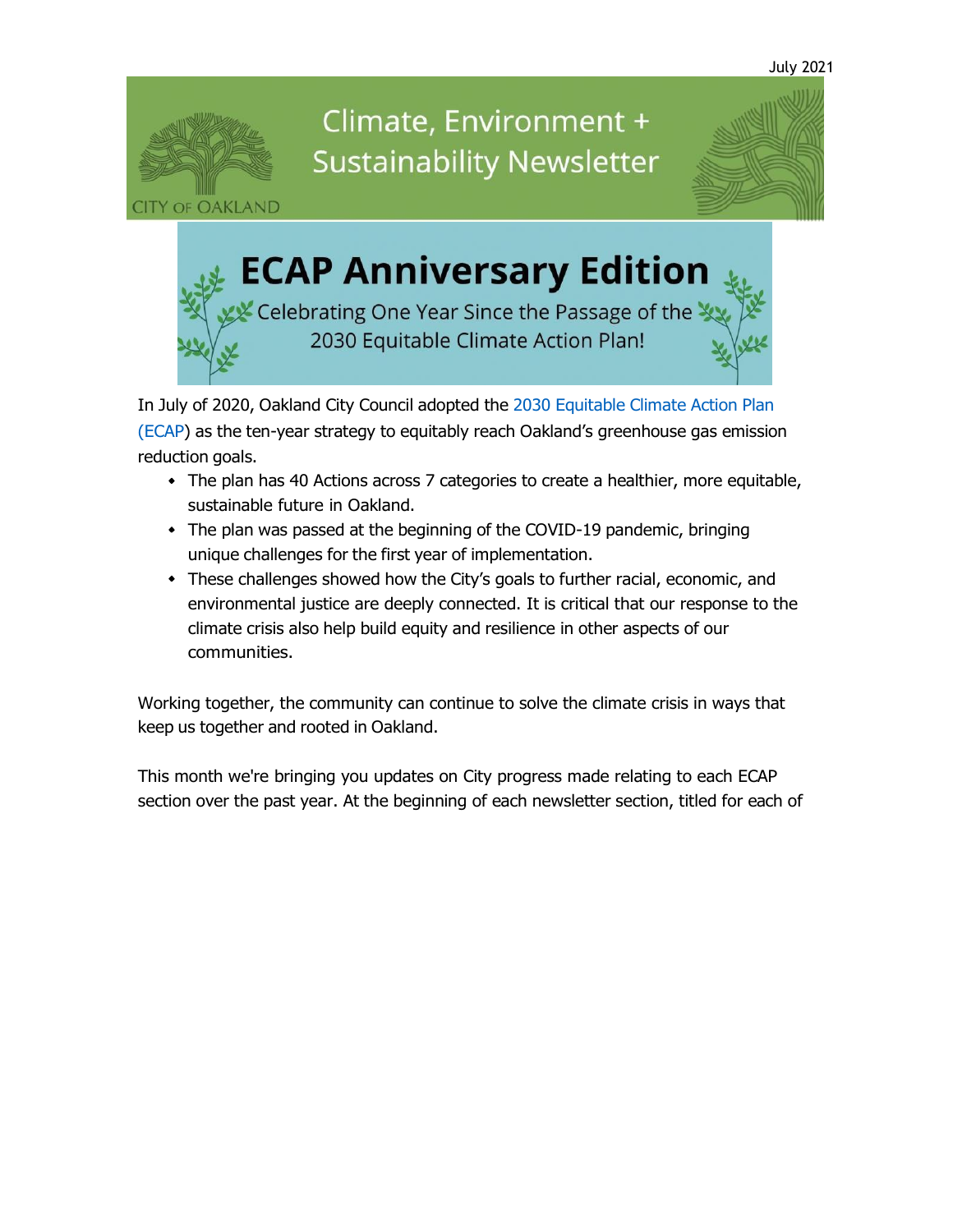the seven ECAP categories of Actions, is a brief list of projects that relate to ECAP execution.

### ENVIRONMENTAL STEWARDSHIP ANNOUNCEMENTS



### Get Ready for Creek to Bay Day 2021

2021 is the 26th anniversary of Oakland Creek to Bay. This year "Saturdays in September" is planned along with volunteer activities throughout September, including Saturday, September 18th - California and [International](https://oaklandca19202.lt.acemlna.com/Prod/link-tracker?notrack=1&redirectUrl=aHR0cHMlM0ElMkYlMkZ3d3cuY29hc3RhbC5jYS5nb3YlMkZwdWJsaWNlZCUyRmNjZCUyRmNjZC5odG1s&sig=4dETxF99RbiyBrQVnPsF6fNM1as45VW7SWAToKg8pexf&iat=1632344181&a=799335011&account=oaklandca19202%2Eactivehosted%2Ecom&email=LRRV6glqIfcVPcYsJBrMHi%2FZD%2BmsUFpJrc5fHf6IoVE%3D&s=bad97c655476f96a390a72c05a742011&i=893A884A11A14586) Coastal Cleanup Day. Creek to Bay 2021 is a month of watershed cleanups, education, and commitment to practices to keep our city and water clean, from creek to bay every day in September and beyond.

Groups, individuals, and households can participate in the 26th Oakland Creek to Bay's volunteer activities by pitching in to clean up, as well as pledging and committing to actions from our homes to protect [watersheds.](https://oaklandca19202.lt.acemlna.com/Prod/link-tracker?notrack=1&redirectUrl=aHR0cHMlM0ElMkYlMkZ3d3cub2FrbGFuZGNhLmdvdiUyRnRvcGljcyUyRmNyZWVrLXRvLWJheQ%3D%3D&sig=2hyYMHDPZX9e1B9kdfZ7LceakBBi4m51DUbdyY1ZUm9y&iat=1632344181&a=799335011&account=oaklandca19202%2Eactivehosted%2Ecom&email=LRRV6glqIfcVPcYsJBrMHi%2FZD%2BmsUFpJrc5fHf6IoVE%3D&s=bad97c655476f96a390a72c05a742011&i=893A884A11A14587) Visit City of Oakland | Creek to Bay Month - September 2021 [\(oaklandca.gov\)](https://oaklandca19202.lt.acemlna.com/Prod/link-tracker?notrack=1&redirectUrl=aHR0cHMlM0ElMkYlMkZ3d3cub2FrbGFuZGNhLmdvdiUyRnRvcGljcyUyRmNyZWVrLXRvLWJheQ%3D%3D&sig=2hyYMHDPZX9e1B9kdfZ7LceakBBi4m51DUbdyY1ZUm9y&iat=1632344181&a=799335011&account=oaklandca19202%2Eactivehosted%2Ecom&email=LRRV6glqIfcVPcYsJBrMHi%2FZD%2BmsUFpJrc5fHf6IoVE%3D&s=bad97c655476f96a390a72c05a742011&i=893A884A11A14587) for more information and resources coming soon to:

- - Register your cleanup site
	- Sign up to join a site
	- Do your own cleanup

Join the Oakland Creek to Bay organizing efforts! If interested, please email [OaklandAdoptaSpot@oaklandca.gov](mailto:OaklandAdoptaSpot@oaklandca.gov) for details on how you can help.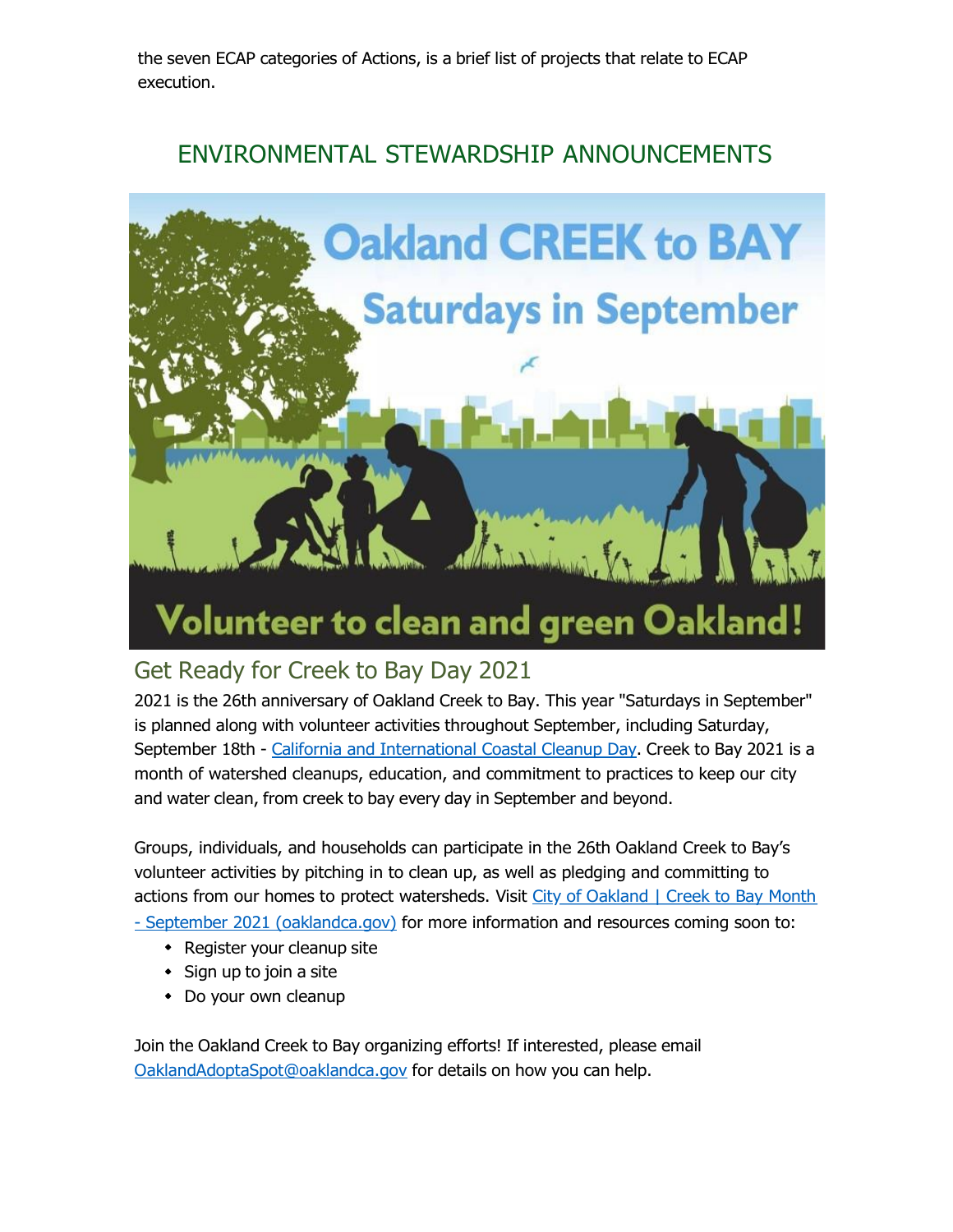

#### Adopt A Spot

Oakland's Adopt a Spot program supports volunteers in upkeep of parks, creeks, shorelines, storm drains, streets, trails, and other public spaces. Volunteers have adopted hundreds of sites around Oakland. Sign up to Adopt A Spot at [OaklandAdoptASpot.org.](https://oaklandca19202.lt.acemlna.com/Prod/link-tracker?notrack=1&redirectUrl=aHR0cHMlM0ElMkYlMkZ3d3cub2FrbGFuZGNhLmdvdiUyRnNlcnZpY2VzJTJGYXBwbHktZm9yLWFkb3B0LWEtc3BvdC1vbmxpbmU%3D&sig=HUv6cAzdAq9EuLy3nd8BBg9h7qxVuprGka1q2yJ2DTXV&iat=1632344181&a=799335011&account=oaklandca19202%2Eactivehosted%2Ecom&email=LRRV6glqIfcVPcYsJBrMHi%2FZD%2BmsUFpJrc5fHf6IoVE%3D&s=bad97c655476f96a390a72c05a742011&i=893A884A11A14444)

### Put Your Volunteerism on the Map - Report Your Volunteer Hours!

Report your volunteerism in real time on our Community Hub with its interactive map and real-time tally. Volunteer data is critical to our understanding of litter and all that is required to clean Oakland. To enter volunteer hours and other workday results**,** go to the [Oakland Volunteer Community Hub](https://oaklandca19202.lt.acemlna.com/Prod/link-tracker?notrack=1&redirectUrl=aHR0cHMlM0ElMkYlMkZ1cmxkZWZlbnNlLnByb29mcG9pbnQuY29tJTJGdjIlMkZ1cmwlM0Z1JTNEaHR0cHMtM0FfX29ha2xhbmRjYTE5MjAyLmx0LmFjZW1sbmEuY29tX1Byb2RfbGluay0yRHRyYWNrZXItM0ZyZWRpcmVjdFVybC0zRGFIUjBjSE1sTTBFbE1rWWxNa1oxY214a1pXWmxibk5sTG5CeWIyOW1jRzlwYm5RdVkyOXRKVEpHZGpJbE1rWjFjbXdsTTBaMUpUTkVhSFIwY0hNdE0wRmZYMjloYTJ4aGJtUXRNa1IyYjJ4MWJuUmxaWEl0TWtSamIyMXRkVzVwZEhrdE1rUnZZV3RuYVhNdWFIVmlMbUZ5WTJkcGN5NWpiMjFmY0dGblpYTmZjbVZ3YjNKMExUSkVlVzkxY2kweVJIWnZiSFZ1ZEdWbGNpMHlSSEpsYzNWc2RITWxNalprSlRORVJIZE5SbUZSSlRJMll5VXpSRFphWW05TFpFcDZVamh1V2s5eGQwSnFhRkJ1UTNjbE1qWnlKVE5FUm1KQmFtMUJZMk00ZDNsblJVWnFhMEZPUlRBeFRHODFXa2xJYWswd1MyZzRSR2RKTWtKeFRpMDRkeVV5Tm0wbE0wUlplVEUwWDFwUmExVk9kbWhGZVhKb1RFOXFjRnBaVFhwNVZsSlJWQzFmTlVGM1duSjJSVzFwTjNaakpUSTJjeVV6UkhGVmEweDBVVzFLVUhKbFN6QlNaV3hHUkc5U1MxTXRaMjVoTmtSUVJ6SmFSblV6VjNGQ1VVaHNVREFsTWpabEpUTkUtMjZhLTNENzk5MzM1MDExLTI2YWNjb3VudC0zRG9ha2xhbmRjYTE5MjAyLTI1MkVhY3RpdmVob3N0ZWQtMjUyRWNvbS0yNmVtYWlsLTNEd2pFODhodW1qOGJlYnBqRHZ2T0NRUVlnZmZFaFRZYUoxNmRmamgyUnFkMThCYUtnNVRCelpzcXV1WHhpM2JuNS0yNnMtM0RjMTBlMDMxZDliN2U5YmJhOTlhNDc4YmY0ZGRhZTM3Zi0yNmktM0Q4NDFBODM0QTExQTEzMTQwJTI2ZCUzRER3TUZhUSUyNmMlM0Q2WmJvS2RKelI4blpPcXdCamhQbkN3JTI2ciUzRHdBVDRkb09Jd29RaFVpTWZjR3ZwZ1dDYnRvcGJKNjIzb2lKUFFKdm05em9yTkRxcjRIQkh1YTdMaTVXcXN1M2klMjZtJTNETkxxX01OUS16d05Yd3NJMkZJcTdfQ0huSWozY19JV3JnUkNnRG5QY0F3YyUyNnMlM0R4NDlhMEtzZGs3WUlHamoyY0RILVE1STJzV0pCbDY3SnA3RmdIMHRsMTFnJTI2ZSUzRA%3D%3D&sig=D8VyvbFbgBHQKidJFJzKoAFfe3jGNhWphAHEeLQyf8pM&iat=1632344181&a=799335011&account=oaklandca19202%2Eactivehosted%2Ecom&email=LRRV6glqIfcVPcYsJBrMHi%2FZD%2BmsUFpJrc5fHf6IoVE%3D&s=bad97c655476f96a390a72c05a742011&i=893A884A11A14445) and click on the survey "Report Your Volunteer Hours." Contact [adoptaspot@oaklandca.gov](mailto:adoptaspot@oaklandca.gov) with questions.

# TRANSPORTATION + LAND USE

The ECAP envisions a city that is easy and accessible to navigate while reducing car use. Access to safe, reliable, and affordable public transit and mobility options and Intentional land use and planning policies are key to reduce transportation emissions. The City's work over the past year includes:

- **Action TLU-1: Align All Planning Policies & Regulations with ECAP Goals & Priorities** - The first steps of the [General](https://oaklandca19202.lt.acemlna.com/Prod/link-tracker?notrack=1&redirectUrl=aHR0cHMlM0ElMkYlMkZ3d3cub2FrbGFuZGNhLmdvdiUyRnRvcGljcyUyRmdlbmVyYWwtcGxhbi11cGRhdGU%3D&sig=GUYkuw79aUeaCH3xGxmysrm4yJhWKGxEV4RJenNQe659&iat=1632344181&a=799335011&account=oaklandca19202%2Eactivehosted%2Ecom&email=LRRV6glqIfcVPcYsJBrMHi%2FZD%2BmsUFpJrc5fHf6IoVE%3D&s=bad97c655476f96a390a72c05a742011&i=893A884A11A14411) Plan update is underway. The General Plan is a policy document that creates a citywide vision and consistent direction for future development of local buildings and [infrastructure.](https://oaklandca19202.lt.acemlna.com/Prod/link-tracker?notrack=1&redirectUrl=aHR0cHMlM0ElMkYlMkZ3d3cub2FrbGFuZGNhLmdvdiUyRnRvcGljcyUyRmRvd250b3duLW9ha2xhbmQtc3BlY2lmaWMtcGxhbg%3D%3D&sig=FQ7hDT2i8UzdsXksVsAmL65xKGKi4EL232BdMCddwjRt&iat=1632344181&a=799335011&account=oaklandca19202%2Eactivehosted%2Ecom&email=LRRV6glqIfcVPcYsJBrMHi%2FZD%2BmsUFpJrc5fHf6IoVE%3D&s=bad97c655476f96a390a72c05a742011&i=893A884A11A14412) The Downtown Specific Plan is being finalized, which will provide policy [guidance](https://oaklandca19202.lt.acemlna.com/Prod/link-tracker?notrack=1&redirectUrl=aHR0cHMlM0ElMkYlMkZ3d3cub2FrbGFuZGNhLmdvdiUyRnRvcGljcyUyRmRvd250b3duLW9ha2xhbmQtc3BlY2lmaWMtcGxhbg%3D%3D&sig=FQ7hDT2i8UzdsXksVsAmL65xKGKi4EL232BdMCddwjRt&iat=1632344181&a=799335011&account=oaklandca19202%2Eactivehosted%2Ecom&email=LRRV6glqIfcVPcYsJBrMHi%2FZD%2BmsUFpJrc5fHf6IoVE%3D&s=bad97c655476f96a390a72c05a742011&i=893A884A11A14412) on the development of the downtown area, linking land use, transportation, economic development, housing, public spaces, cultural arts, and social equity.
- **Action TLU-5: Create A Zero Emission Vehicle Action Plan -** Work is underway on the Zero [Emission](https://oaklandca19202.lt.acemlna.com/Prod/link-tracker?notrack=1&redirectUrl=aHR0cHMlM0ElMkYlMkZ3d3cub2FrbGFuZGNhLmdvdiUyRnByb2plY3RzJTJGemVyby1lbWlzc2lvbi12ZWhpY2xlLWFjdGlvbi1wbGFu&sig=2yNvYAnMLVQGjwZqKxEnRNJMex4LK2CkfNUF2FkbDVgY&iat=1632344181&a=799335011&account=oaklandca19202%2Eactivehosted%2Ecom&email=LRRV6glqIfcVPcYsJBrMHi%2FZD%2BmsUFpJrc5fHf6IoVE%3D&s=bad97c655476f96a390a72c05a742011&i=893A884A11A14413) Vehicle Action Plan outlining the transition to equitably electrify all remaining vehicles in Oakland.
- **Action TLU-6: Establish Temporary and Permanent Car Free Areas** COVID created opportunities to rethink curb and street space to allow for safe active mobility – read about the Slow Streets Program [here.](https://oaklandca19202.lt.acemlna.com/Prod/link-tracker?notrack=1&redirectUrl=aHR0cHMlM0ElMkYlMkZ3d3cub2FrbGFuZGNhLmdvdiUyRnByb2plY3RzJTJGb2FrbGFuZC1zbG93LXN0cmVldHM%3D&sig=8QkipBGueCc9LNoMTQH8tiFcKuRchNk8Q7VXF2DSLcfC&iat=1632344181&a=799335011&account=oaklandca19202%2Eactivehosted%2Ecom&email=LRRV6glqIfcVPcYsJBrMHi%2FZD%2BmsUFpJrc5fHf6IoVE%3D&s=bad97c655476f96a390a72c05a742011&i=893A884A11A14414)
- **Action TLU-9: Ensure [Equitable](https://oaklandca19202.lt.acemlna.com/Prod/link-tracker?notrack=1&redirectUrl=aHR0cHMlM0ElMkYlMkZ3d3cub2FrbGFuZGNhLmdvdiUyRnByb2plY3RzJTJGbGFrZS1tZXJyaXR0LWJpa2V3YXk%3D&sig=3iRghD7prJziyZZFDxmr893UM9EBJ1WrnXjS9xusmjLP&iat=1632344181&a=799335011&account=oaklandca19202%2Eactivehosted%2Ecom&email=LRRV6glqIfcVPcYsJBrMHi%2FZD%2BmsUFpJrc5fHf6IoVE%3D&s=bad97c655476f96a390a72c05a742011&i=893A884A11A14415) and Clean New Mobility** The Lake Merritt [Bikeway Improvement Project,](https://oaklandca19202.lt.acemlna.com/Prod/link-tracker?notrack=1&redirectUrl=aHR0cHMlM0ElMkYlMkZ3d3cub2FrbGFuZGNhLmdvdiUyRnByb2plY3RzJTJGbGFrZS1tZXJyaXR0LWJpa2V3YXk%3D&sig=3iRghD7prJziyZZFDxmr893UM9EBJ1WrnXjS9xusmjLP&iat=1632344181&a=799335011&account=oaklandca19202%2Eactivehosted%2Ecom&email=LRRV6glqIfcVPcYsJBrMHi%2FZD%2BmsUFpJrc5fHf6IoVE%3D&s=bad97c655476f96a390a72c05a742011&i=893A884A11A14415) [East Oakland Mobility Action Plan](https://oaklandca19202.lt.acemlna.com/Prod/link-tracker?notrack=1&redirectUrl=aHR0cHMlM0ElMkYlMkZ3d3cub2FrbGFuZGNhLmdvdiUyRnByb2plY3RzJTJGZWFzdG9ha21hcA%3D%3D&sig=9nqisWQgrseSQqRDaaSGiH1xRgGgm6vLTZYQ8uVaqFrH&iat=1632344181&a=799335011&account=oaklandca19202%2Eactivehosted%2Ecom&email=LRRV6glqIfcVPcYsJBrMHi%2FZD%2BmsUFpJrc5fHf6IoVE%3D&s=bad97c655476f96a390a72c05a742011&i=893A884A11A14416)[, and newly](https://oaklandca19202.lt.acemlna.com/Prod/link-tracker?notrack=1&redirectUrl=aHR0cHMlM0ElMkYlMkZ3d3cub2FrbGFuZGNhLmdvdiUyRnByb2plY3RzJTJGbGFrZS1tZXJyaXR0LWJpa2V3YXk%3D&sig=3iRghD7prJziyZZFDxmr893UM9EBJ1WrnXjS9xusmjLP&iat=1632344181&a=799335011&account=oaklandca19202%2Eactivehosted%2Ecom&email=LRRV6glqIfcVPcYsJBrMHi%2FZD%2BmsUFpJrc5fHf6IoVE%3D&s=bad97c655476f96a390a72c05a742011&i=893A884A11A14415) developed Brooklyn Basin bikeway all promote safe, sustainable mobility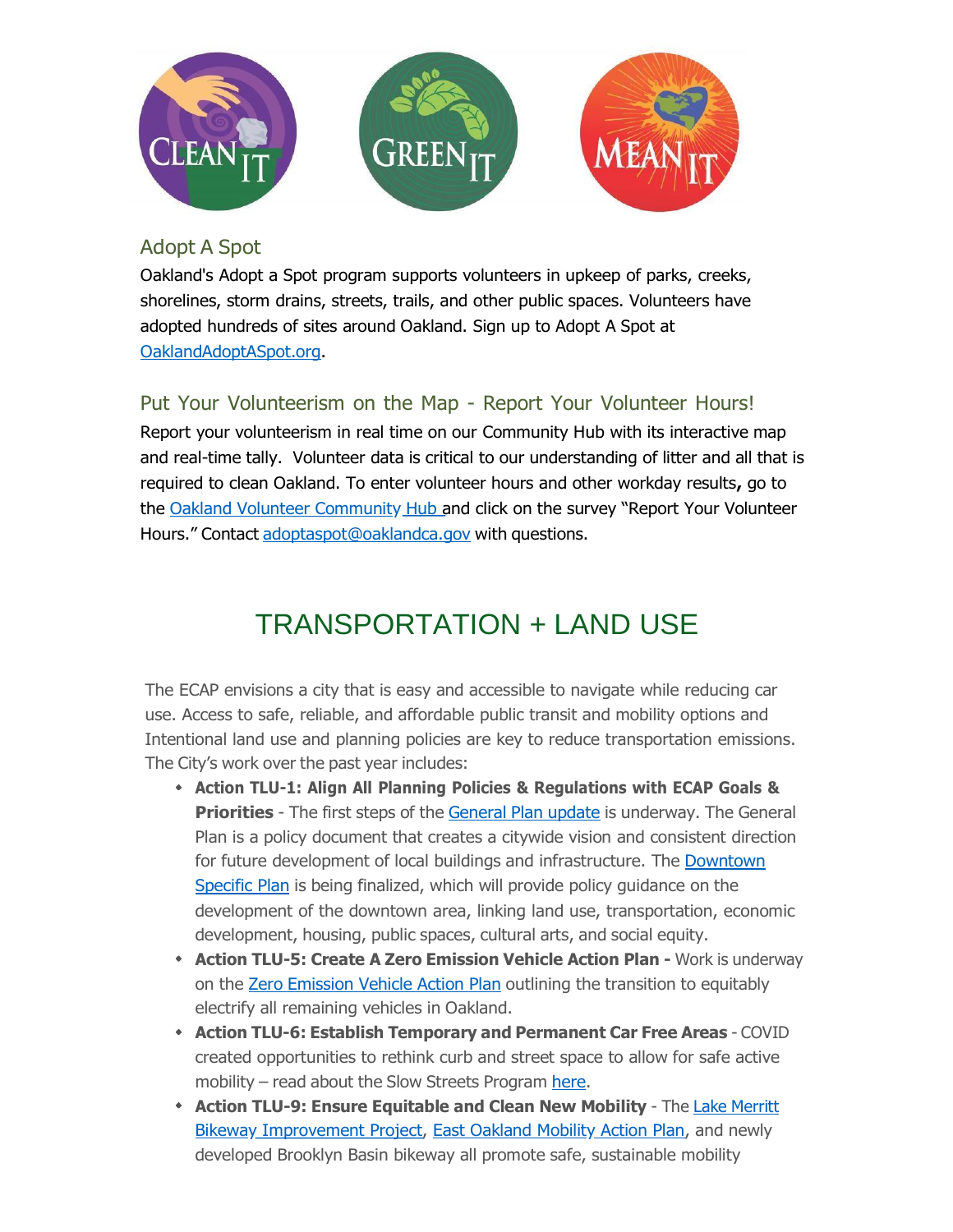options for Oaklanders (read more about bikeway work completed this past year [here\)](https://oaklandca19202.lt.acemlna.com/Prod/link-tracker?notrack=1&redirectUrl=aHR0cHMlM0ElMkYlMkZjYW8tOTQ2MTIuczMuYW1hem9uYXdzLmNvbSUyRmRvY3VtZW50cyUyRldlLUJpa2UtV2ludGVyMjAyMS5wZGY%3D&sig=CU7i14zQSN5ocg5ZbDuN4SmUJWbtZun5gvpPAd6ZJbJh&iat=1632344181&a=799335011&account=oaklandca19202%2Eactivehosted%2Ecom&email=LRRV6glqIfcVPcYsJBrMHi%2FZD%2BmsUFpJrc5fHf6IoVE%3D&s=bad97c655476f96a390a72c05a742011&i=893A884A11A14417). Department of Transportation received a grant to build an e-bike lending program, and the City completed 103,743 square feet of sidewalk repairs to make walking safe and accessible.

#### **We Need Your Input! - ZEV Action Plan Surveys**

Electric vehicles can save you hundreds of dollars a month while reducing air pollution in our community. But many neighborhoods in Oakland have no public chargers. How can we ensure that all Oaklanders have access to affordable, clean transportation? The City of Oakland is developing a Zero Emission Vehicle Action Plan and needs to hear from you!

- **Take the ZEVAP [Survey](https://oaklandca19202.lt.acemlna.com/Prod/link-tracker?notrack=1&redirectUrl=aHR0cHMlM0ElMkYlMkZvYWtsYW5kY2EuZm9ybXN0YWNrLmNvbSUyRmZvcm1zJTJGemVyb19lbWlzc2lvbl92ZWhpY2xlX2FjdGlvbl9wbGFuX3N1cnZleV9kcmFmdA%3D%3D&sig=fAcVFB9Lr6VdoVgVAJucuMYnvk7fXAmELCmLsbpPTJz&iat=1632344181&a=799335011&account=oaklandca19202%2Eactivehosted%2Ecom&email=LRRV6glqIfcVPcYsJBrMHi%2FZD%2BmsUFpJrc5fHf6IoVE%3D&s=bad97c655476f96a390a72c05a742011&i=893A884A11A14418)**
- **Tell Us Where You Want to See More EV [Chargers](https://oaklandca19202.lt.acemlna.com/Prod/link-tracker?notrack=1&redirectUrl=aHR0cHMlM0ElMkYlMkZ3d3cub2FrbGFuZGNhLmdvdiUyRnNlcnZpY2VzJTJGemVyby1lbWlzc2lvbi12ZWhpY2xlLWFjdGlvbi1wbGFuLWludGVyYWN0aXZlLW1hcA%3D%3D&sig=AXBmzEhZduKsESgmhEEq67YVrS2uWoowyKGP4aipjABr&iat=1632344181&a=799335011&account=oaklandca19202%2Eactivehosted%2Ecom&email=LRRV6glqIfcVPcYsJBrMHi%2FZD%2BmsUFpJrc5fHf6IoVE%3D&s=bad97c655476f96a390a72c05a742011&i=893A884A11A14419)**

To learn more about the project and see the development and progress of the plan, visit the City's Zero Emission Vehicle Action Plan [webpage.](https://oaklandca19202.lt.acemlna.com/Prod/link-tracker?notrack=1&redirectUrl=aHR0cHMlM0ElMkYlMkZ3d3cub2FrbGFuZGNhLmdvdiUyRnByb2plY3RzJTJGemVyby1lbWlzc2lvbi12ZWhpY2xlLWFjdGlvbi1wbGFu&sig=2yNvYAnMLVQGjwZqKxEnRNJMex4LK2CkfNUF2FkbDVgY&iat=1632344181&a=799335011&account=oaklandca19202%2Eactivehosted%2Ecom&email=LRRV6glqIfcVPcYsJBrMHi%2FZD%2BmsUFpJrc5fHf6IoVE%3D&s=bad97c655476f96a390a72c05a742011&i=893A884A11A14413) Sign up for email updates [here.](https://oaklandca19202.lt.acemlna.com/Prod/link-tracker?notrack=1&redirectUrl=aHR0cHMlM0ElMkYlMkZ1cmxkZWZlbnNlLnByb29mcG9pbnQuY29tJTJGdjIlMkZ1cmwlM0Z1JTNEaHR0cHMtM0FfX29ha2xhbmRjYS5mb3Jtc3RhY2suY29tX2Zvcm1zX3pldi01RmFjdGlvbi01RnBsYW4tNUZlbWFpbC01Rmxpc3QlMjZkJTNERHdNRmFRJTI2YyUzRDZaYm9LZEp6UjhuWk9xd0JqaFBuQ3clMjZyJTNEZHlDenVMRHhBczRKSTFWcVVYZk9xOTN4Ujl1bkU2amQ5UHB3aUoxYU9wOCUyNm0lM0Rpa1FEMHRKUjRtYXlWcTNwM0RIZ1FsYmpWQ2NHOUh2d0pfTlhha0ctQWhrJTI2cyUzRFhxa201ZnRpTUliZy1aVGl2U2p1azlxaVpmVTFEOXR3ZDlUX2d4TEl4cTglMjZlJTNE&sig=Awf3AiPEmByQKbviaWbGpYftFPcbsVKJN8QwZ1cYQ4Ax&iat=1632344181&a=799335011&account=oaklandca19202%2Eactivehosted%2Ecom&email=LRRV6glqIfcVPcYsJBrMHi%2FZD%2BmsUFpJrc5fHf6IoVE%3D&s=bad97c655476f96a390a72c05a742011&i=893A884A11A14420)

# BUILDINGS + ENERGY

Buildings are responsible for a third of all locally produced greenhouse gas emissions in Oakland. As our local energy provider East Bay Community Energy continues to eliminate fossil fuels from our energy supply, Oakland can leverage our clean energy source by electrifying all buildings. Building [electrification](https://oaklandca19202.lt.acemlna.com/Prod/link-tracker?notrack=1&redirectUrl=aHR0cHMlM0ElMkYlMkZ3d3cub2FrbGFuZGNhLmdvdiUyRnByb2plY3RzJTJGYnVpbGRpbmctZWxlY3RyaWZpY2F0aW9u&sig=FDEwhwYsY4ZPBkYWV4SBy15BDKXmG5zoynG9w5GVZWuJ&iat=1632344181&a=799335011&account=oaklandca19202%2Eactivehosted%2Ecom&email=LRRV6glqIfcVPcYsJBrMHi%2FZD%2BmsUFpJrc5fHf6IoVE%3D&s=bad97c655476f96a390a72c05a742011&i=893A884A11A14421) replaces on-site fossil fuel uses with electric options, and will significantly reduce local emissions, promote community health by improving indoor air quality, and create more resilient and efficient buildings that support the housing and community needs of all Oaklanders.

- **Action B-1: Eliminate Natural Gas in New Buildings City Council passed the** All-Electric New Construction ordinance in December 2020, prohibiting new buildings and major renovations from connecting to natural gas infrastructure.
- **Action B-2: Plan for All Existing Buildings to be Efficient and All-Electric by 2040** –The Sustainability Program will begin drafting the "Building Electrification Roadmap" to outline an efficient and orderly transition for electrifying all existing buildings. To ensure this transition is equitable, the Sustainability Program is completing a set of research reports on how these policies impact workforce development, affordable housing development, and restaurants. To inform [these reports, a cross-departmental City team is hosting a series of stakeholder](https://oaklandca19202.lt.acemlna.com/Prod/link-tracker?notrack=1&redirectUrl=aHR0cHMlM0ElMkYlMkZ3d3cub2FrbGFuZGNhLmdvdiUyRnByb2plY3RzJTJGdG93YXJkLWEtanVzdC1ncmVlbi1lY29ub215&sig=7RsXF954UA8t4ucTj3YbcHRgpHN7mV1PgkyfxN6omxow&iat=1632344181&a=799335011&account=oaklandca19202%2Eactivehosted%2Ecom&email=LRRV6glqIfcVPcYsJBrMHi%2FZD%2BmsUFpJrc5fHf6IoVE%3D&s=bad97c655476f96a390a72c05a742011&i=893A884A11A14422) [engagement sessions](https://oaklandca19202.lt.acemlna.com/Prod/link-tracker?notrack=1&redirectUrl=aHR0cHMlM0ElMkYlMkZ3d3cub2FrbGFuZGNhLmdvdiUyRnByb2plY3RzJTJGdG93YXJkLWEtanVzdC1ncmVlbi1lY29ub215&sig=7RsXF954UA8t4ucTj3YbcHRgpHN7mV1PgkyfxN6omxow&iat=1632344181&a=799335011&account=oaklandca19202%2Eactivehosted%2Ecom&email=LRRV6glqIfcVPcYsJBrMHi%2FZD%2BmsUFpJrc5fHf6IoVE%3D&s=bad97c655476f96a390a72c05a742011&i=893A884A11A14422) [to gather community feedback, concerns, and best practices](https://oaklandca19202.lt.acemlna.com/Prod/link-tracker?notrack=1&redirectUrl=aHR0cHMlM0ElMkYlMkZ3d3cub2FrbGFuZGNhLmdvdiUyRnByb2plY3RzJTJGdG93YXJkLWEtanVzdC1ncmVlbi1lY29ub215&sig=7RsXF954UA8t4ucTj3YbcHRgpHN7mV1PgkyfxN6omxow&iat=1632344181&a=799335011&account=oaklandca19202%2Eactivehosted%2Ecom&email=LRRV6glqIfcVPcYsJBrMHi%2FZD%2BmsUFpJrc5fHf6IoVE%3D&s=bad97c655476f96a390a72c05a742011&i=893A884A11A14422) to build the well-trained workforce needed to enact this transition.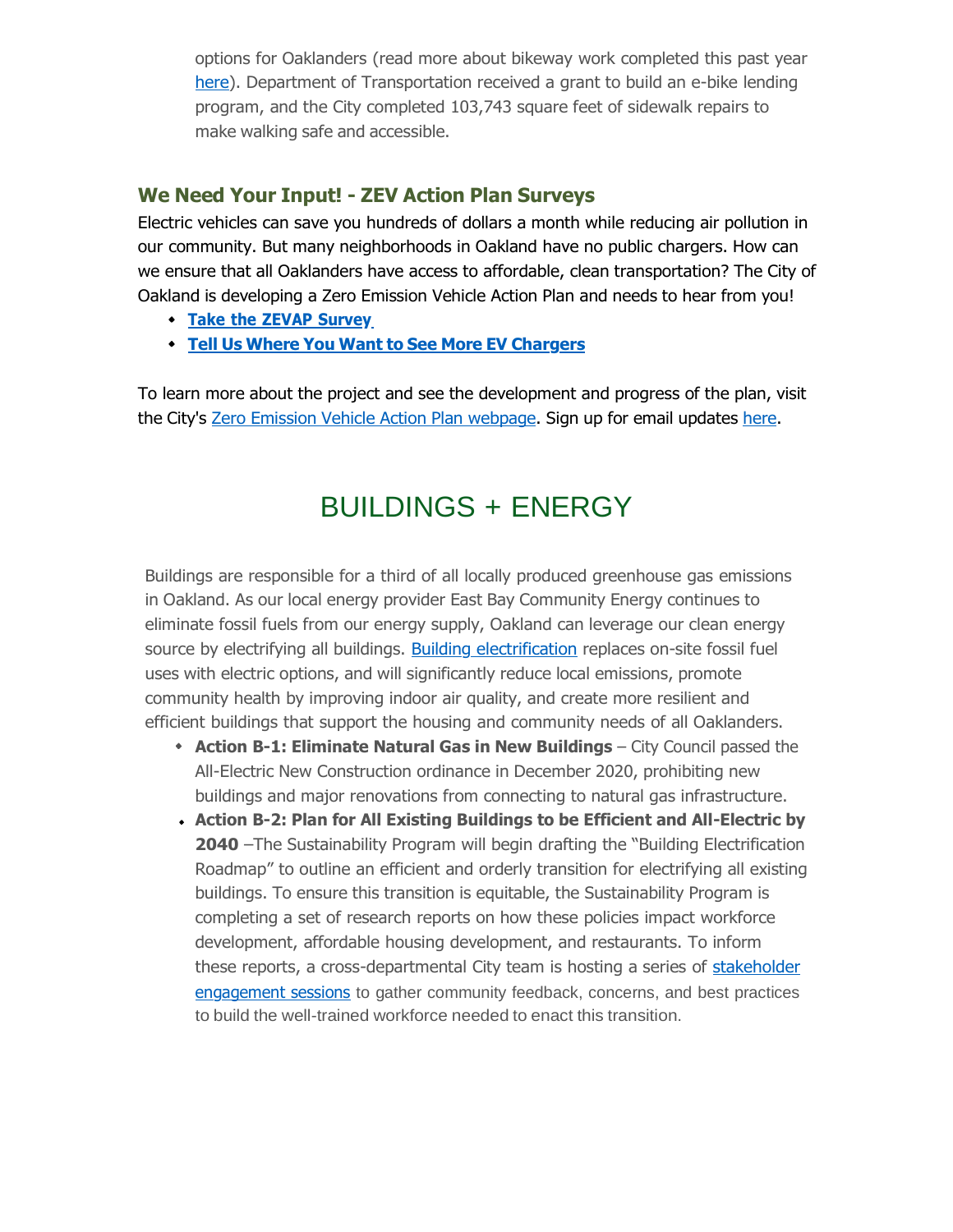

Stakeholder Engagement Series: Part 1



**MARCH 23, 2021** 

*Above: The introductory slide from the first workshop session of the Green Workforce Development Stakeholder Engagement Series, hosted on March 23, 2021.*

### **Register Now for the Third Green Workforce Development Stakeholder Forum!**

#### Tuesday August 10, 10am - 12pm

#### [Register](https://oaklandca19202.lt.acemlna.com/Prod/link-tracker?notrack=1&redirectUrl=aHR0cHMlM0ElMkYlMkZ1czAyd2ViLnpvb20udXMlMkZtZWV0aW5nJTJGcmVnaXN0ZXIlMkZ0Wll0Y3V5cXFEZ3BITklNcEY3d2VZUzlYTGVoNHUxTFRZLVQ%3D&sig=DC7aAtj8MkrUuqgBMJ1vbZGshkZwJmangqjXtTBpkmzp&iat=1632344181&a=799335011&account=oaklandca19202%2Eactivehosted%2Ecom&email=LRRV6glqIfcVPcYsJBrMHi%2FZD%2BmsUFpJrc5fHf6IoVE%3D&s=bad97c655476f96a390a72c05a742011&i=893A884A11A14588) Here

Join Us for the Third Session of the Decarbonization Workforce Development Stakeholder Series. This session will feature two panels on the experiences of decarbonization industry workers and employers. Join us to hear from those initiating the electrification transition in Oakland homes, transportation, and businesses, and hear how employers are looking ahead to new workforce needs and opportunities in this emerging industry! Read more about the series and Oakland's work towards a Just Green Economy [here.](https://oaklandca19202.lt.acemlna.com/Prod/link-tracker?notrack=1&redirectUrl=aHR0cHMlM0ElMkYlMkZ3d3cub2FrbGFuZGNhLmdvdiUyRnByb2plY3RzJTJGdG93YXJkLWEtanVzdC1ncmVlbi1lY29ub215&sig=7RsXF954UA8t4ucTj3YbcHRgpHN7mV1PgkyfxN6omxow&iat=1632344181&a=799335011&account=oaklandca19202%2Eactivehosted%2Ecom&email=LRRV6glqIfcVPcYsJBrMHi%2FZD%2BmsUFpJrc5fHf6IoVE%3D&s=bad97c655476f96a390a72c05a742011&i=893A884A11A14422)

#### **Home Solar Giveaway For Low-Income Residents**

Our local public power agency **East Bay Community Energy** (EBCE) is partnering with non-profit [GRID Alternatives](https://oaklandca19202.lt.acemlna.com/Prod/link-tracker?notrack=1&redirectUrl=aHR0cHMlM0ElMkYlMkZ1cmxkZWZlbnNlLnByb29mcG9pbnQuY29tJTJGdjIlMkZ1cmwlM0Z1JTNEaHR0cHMtM0FfX29ha2xhbmRjYTE5MjAyLmx0LmFjZW1sbmEuY29tX1Byb2RfbGluay0yRHRyYWNrZXItM0Zub3RyYWNrLTNEMS0yNnJlZGlyZWN0VXJsLTNEYUhSMGNITWxNMEVsTWtZbE1rWm5jbWxrWVd4MFpYSnVZWFJwZG1WekxtOXlady0zRC0zRC0yNmEtM0Q3OTkzMzUwMTEtMjZhY2NvdW50LTNEb2FrbGFuZGNhMTkyMDItMjUyRWFjdGl2ZWhvc3RlZC0yNTJFY29tLTI2ZW1haWwtM0Q3YXdyby0yNTJGMERNeHNwYnlzTGMzZHNHSlVWdjZTMHVSRHFkWkJNd2I4U3Exay0yNTNELTI2cy0zRGY1ZWIyZTUxZjg5NGM0YTFkZGNiNGZmY2U0MGExYTk1LTI2aS0zRDg5M0E4ODRBMTFBMTQ0MjUlMjZkJTNERHdNRmFRJTI2YyUzRDZaYm9LZEp6UjhuWk9xd0JqaFBuQ3clMjZyJTNEak4yVzdyQThWNEpSM3oyR0YyeGk3QVRWaTZTdV9Gay1UV3VvZFEzN25TUSUyNm0lM0RZV0lud2ZfZGFmZXhrUHhUbUg2cjJxMktFZE9fYmg0eTJtNl9Ea0pvbGE0JTI2cyUzRG9ncUY4TjVSQUJvOTBRR0xRODJQNWRZNlRncFFaem1uODFMUXdIWXBQM0UlMjZlJTNE&sig=AEeVJy9HfDe22qL4TkPjfhSvqTyNePTdz645stVz9rju&iat=1632344181&a=799335011&account=oaklandca19202%2Eactivehosted%2Ecom&email=LRRV6glqIfcVPcYsJBrMHi%2FZD%2BmsUFpJrc5fHf6IoVE%3D&s=bad97c655476f96a390a72c05a742011&i=893A884A11A14447) to provide rooftop solar energy at no cost to a select group of customers. The goal is to help income-eligible Alameda County residents access clean energy while saving money. The no-cost solar system is underwritten by the State of California. Participants could save 50-90% off their electric bill with solar.

This is a limited offer, as they only have seven systems available. Eligible residents must:

- 1. Live in  $+$  own their home
- 2. Meet 2021 household income at [CARE/FERA](https://oaklandca19202.lt.acemlna.com/Prod/link-tracker?notrack=1&redirectUrl=aHR0cHMlM0ElMkYlMkZ1cmxkZWZlbnNlLnByb29mcG9pbnQuY29tJTJGdjIlMkZ1cmwlM0Z1JTNEaHR0cHMtM0FfX29ha2xhbmRjYTE5MjAyLmx0LmFjZW1sbmEuY29tX1Byb2RfbGluay0yRHRyYWNrZXItM0Zub3RyYWNrLTNEMS0yNnJlZGlyZWN0VXJsLTNEYUhSMGNITWxNMEVsTWtZbE1rWjFjbXhrWldabGJuTmxMbkJ5YjI5bWNHOXBiblF1WTI5dEpUSkdkaklsTWtaMWNtd2xNMFoxSlRORWFIUjBjSE10TTBGZlgzZDNkeTVuYjI5bmJHVXVZMjl0WDIxaGNITmZaRjkyYVdWM1pYSXRNMFp0YVdRdE0wUXhVRlpvWlVGVGNsRkVkVk15WVhSSFkyUXROVVprVjNsTlpXNVhRV3QyTWxoUWNDMHlOblZ6Y0MwelJITm9ZWEpwYm1jbE1qWmtKVE5FUkhkTlJtRlJKVEkyWXlVelJEWmFZbTlMWkVwNlVqaHVXazl4ZDBKcWFGQnVRM2NsTWpaeUpUTkVhazR5VnpkeVFUaFdORXBTTTNveVIwWXllR2szUVZSV2FUWlRkVjlHYXkxVVYzVnZaRkV6TjI1VFVTVXlObTBsTTBRMGNWUlJOVk50TW5Wb1ZETlFMVTlqV1Vkek1rWldRV1V6VDFKMlVHb3hTa2RYU2paeFNGWkVOVnBSSlRJMmN5VXpSSGhZT1hOZk4wTTRUVFUwY0hCb1NGaEZTVGROZVhGSFpVUlRZVkowWkhsRlJESTNVVU40YjNCTVZWVWxNalpsSlRORS0yNmEtM0Q3OTkzMzUwMTEtMjZhY2NvdW50LTNEb2FrbGFuZGNhMTkyMDItMjUyRWFjdGl2ZWhvc3RlZC0yNTJFY29tLTI2ZW1haWwtM0Q3YXdyby0yNTJGMERNeHNwYnlzTGMzZHNHSlVWdjZTMHVSRHFkWkJNd2I4U3Exay0yNTNELTI2cy0zRGY1ZWIyZTUxZjg5NGM0YTFkZGNiNGZmY2U0MGExYTk1LTI2aS0zRDg5M0E4ODRBMTFBMTQ0MjclMjZkJTNERHdNRmFRJTI2YyUzRDZaYm9LZEp6UjhuWk9xd0JqaFBuQ3clMjZyJTNEak4yVzdyQThWNEpSM3oyR0YyeGk3QVRWaTZTdV9Gay1UV3VvZFEzN25TUSUyNm0lM0RZV0lud2ZfZGFmZXhrUHhUbUg2cjJxMktFZE9fYmg0eTJtNl9Ea0pvbGE0JTI2cyUzRE9tMFBwdGFNZDhHSTZxVl92VE1PLVdVR0pkRjlkNzhwNVgxR2hjMGRoRmMlMjZlJTNE&sig=5bmYpVpNWYj32W7rcwfcXzhVRVGTwUJAMm2HYKhqh3w8&iat=1632344181&a=799335011&account=oaklandca19202%2Eactivehosted%2Ecom&email=LRRV6glqIfcVPcYsJBrMHi%2FZD%2BmsUFpJrc5fHf6IoVE%3D&s=bad97c655476f96a390a72c05a742011&i=893A884A11A14449) limits and live in a designated [Disadvantaged](https://oaklandca19202.lt.acemlna.com/Prod/link-tracker?notrack=1&redirectUrl=aHR0cHMlM0ElMkYlMkZ1cmxkZWZlbnNlLnByb29mcG9pbnQuY29tJTJGdjIlMkZ1cmwlM0Z1JTNEaHR0cHMtM0FfX29ha2xhbmRjYTE5MjAyLmx0LmFjZW1sbmEuY29tX1Byb2RfbGluay0yRHRyYWNrZXItM0Zub3RyYWNrLTNEMS0yNnJlZGlyZWN0VXJsLTNEYUhSMGNITWxNMEVsTWtZbE1rWjFjbXhrWldabGJuTmxMbkJ5YjI5bWNHOXBiblF1WTI5dEpUSkdkaklsTWtaMWNtd2xNMFoxSlRORWFIUjBjSE10TTBGZlgzZDNkeTVuYjI5bmJHVXVZMjl0WDIxaGNITmZaRjkyYVdWM1pYSXRNMFp0YVdRdE0wUXhVRlpvWlVGVGNsRkVkVk15WVhSSFkyUXROVVprVjNsTlpXNVhRV3QyTWxoUWNDMHlOblZ6Y0MwelJITm9ZWEpwYm1jbE1qWmtKVE5FUkhkTlJtRlJKVEkyWXlVelJEWmFZbTlMWkVwNlVqaHVXazl4ZDBKcWFGQnVRM2NsTWpaeUpUTkVhazR5VnpkeVFUaFdORXBTTTNveVIwWXllR2szUVZSV2FUWlRkVjlHYXkxVVYzVnZaRkV6TjI1VFVTVXlObTBsTTBRMGNWUlJOVk50TW5Wb1ZETlFMVTlqV1Vkek1rWldRV1V6VDFKMlVHb3hTa2RYU2paeFNGWkVOVnBSSlRJMmN5VXpSSGhZT1hOZk4wTTRUVFUwY0hCb1NGaEZTVGROZVhGSFpVUlRZVkowWkhsRlJESTNVVU40YjNCTVZWVWxNalpsSlRORS0yNmEtM0Q3OTkzMzUwMTEtMjZhY2NvdW50LTNEb2FrbGFuZGNhMTkyMDItMjUyRWFjdGl2ZWhvc3RlZC0yNTJFY29tLTI2ZW1haWwtM0Q3YXdyby0yNTJGMERNeHNwYnlzTGMzZHNHSlVWdjZTMHVSRHFkWkJNd2I4U3Exay0yNTNELTI2cy0zRGY1ZWIyZTUxZjg5NGM0YTFkZGNiNGZmY2U0MGExYTk1LTI2aS0zRDg5M0E4ODRBMTFBMTQ0MjclMjZkJTNERHdNRmFRJTI2YyUzRDZaYm9LZEp6UjhuWk9xd0JqaFBuQ3clMjZyJTNEak4yVzdyQThWNEpSM3oyR0YyeGk3QVRWaTZTdV9Gay1UV3VvZFEzN25TUSUyNm0lM0RZV0lud2ZfZGFmZXhrUHhUbUg2cjJxMktFZE9fYmg0eTJtNl9Ea0pvbGE0JTI2cyUzRE9tMFBwdGFNZDhHSTZxVl92VE1PLVdVR0pkRjlkNzhwNVgxR2hjMGRoRmMlMjZlJTNE&sig=5bmYpVpNWYj32W7rcwfcXzhVRVGTwUJAMm2HYKhqh3w8&iat=1632344181&a=799335011&account=oaklandca19202%2Eactivehosted%2Ecom&email=LRRV6glqIfcVPcYsJBrMHi%2FZD%2BmsUFpJrc5fHf6IoVE%3D&s=bad97c655476f96a390a72c05a742011&i=893A884A11A14449) Community

Details and application form are available [here.](https://oaklandca19202.lt.acemlna.com/Prod/link-tracker?notrack=1&redirectUrl=aHR0cHMlM0ElMkYlMkZ1cmxkZWZlbnNlLnByb29mcG9pbnQuY29tJTJGdjIlMkZ1cmwlM0Z1JTNEaHR0cHMtM0FfX29ha2xhbmRjYTE5MjAyLmx0LmFjZW1sbmEuY29tX1Byb2RfbGluay0yRHRyYWNrZXItM0Zub3RyYWNrLTNEMS0yNnJlZGlyZWN0VXJsLTNEYUhSMGNITWxNMEVsTWtZbE1rWmtiMk56TG1kdmIyZHNaUzVqYjIwbE1rWm1iM0p0Y3lVeVJtUWxNa1psSlRKR01VWkJTWEJSVEZOalRVdHJVVmQxWlRsT01VNUlZVmhJZHpKRE1FazRlVlYwWTFkT2RqaDVlR0p0WkMxbFQydE9aMTlxVjFWWU1rRWxNa1oyYVdWM1ptOXliUS0zRC0zRC0yNmEtM0Q3OTkzMzUwMTEtMjZhY2NvdW50LTNEb2FrbGFuZGNhMTkyMDItMjUyRWFjdGl2ZWhvc3RlZC0yNTJFY29tLTI2ZW1haWwtM0Q3YXdyby0yNTJGMERNeHNwYnlzTGMzZHNHSlVWdjZTMHVSRHFkWkJNd2I4U3Exay0yNTNELTI2cy0zRGY1ZWIyZTUxZjg5NGM0YTFkZGNiNGZmY2U0MGExYTk1LTI2aS0zRDg5M0E4ODRBMTFBMTQ0MjglMjZkJTNERHdNRmFRJTI2YyUzRDZaYm9LZEp6UjhuWk9xd0JqaFBuQ3clMjZyJTNEak4yVzdyQThWNEpSM3oyR0YyeGk3QVRWaTZTdV9Gay1UV3VvZFEzN25TUSUyNm0lM0RZV0lud2ZfZGFmZXhrUHhUbUg2cjJxMktFZE9fYmg0eTJtNl9Ea0pvbGE0JTI2cyUzRGhSSm1PZnF4LXY2SnhIdmd6NnM5ZDhBWmJzX2V3elpXZGFnZ2hpYVdYcm8lMjZlJTNE&sig=9uUWbrgtFMYzzn56UrfzEgUTaxPZ535jQQXzPkeVSTMM&iat=1632344181&a=799335011&account=oaklandca19202%2Eactivehosted%2Ecom&email=LRRV6glqIfcVPcYsJBrMHi%2FZD%2BmsUFpJrc5fHf6IoVE%3D&s=bad97c655476f96a390a72c05a742011&i=893A884A11A14450)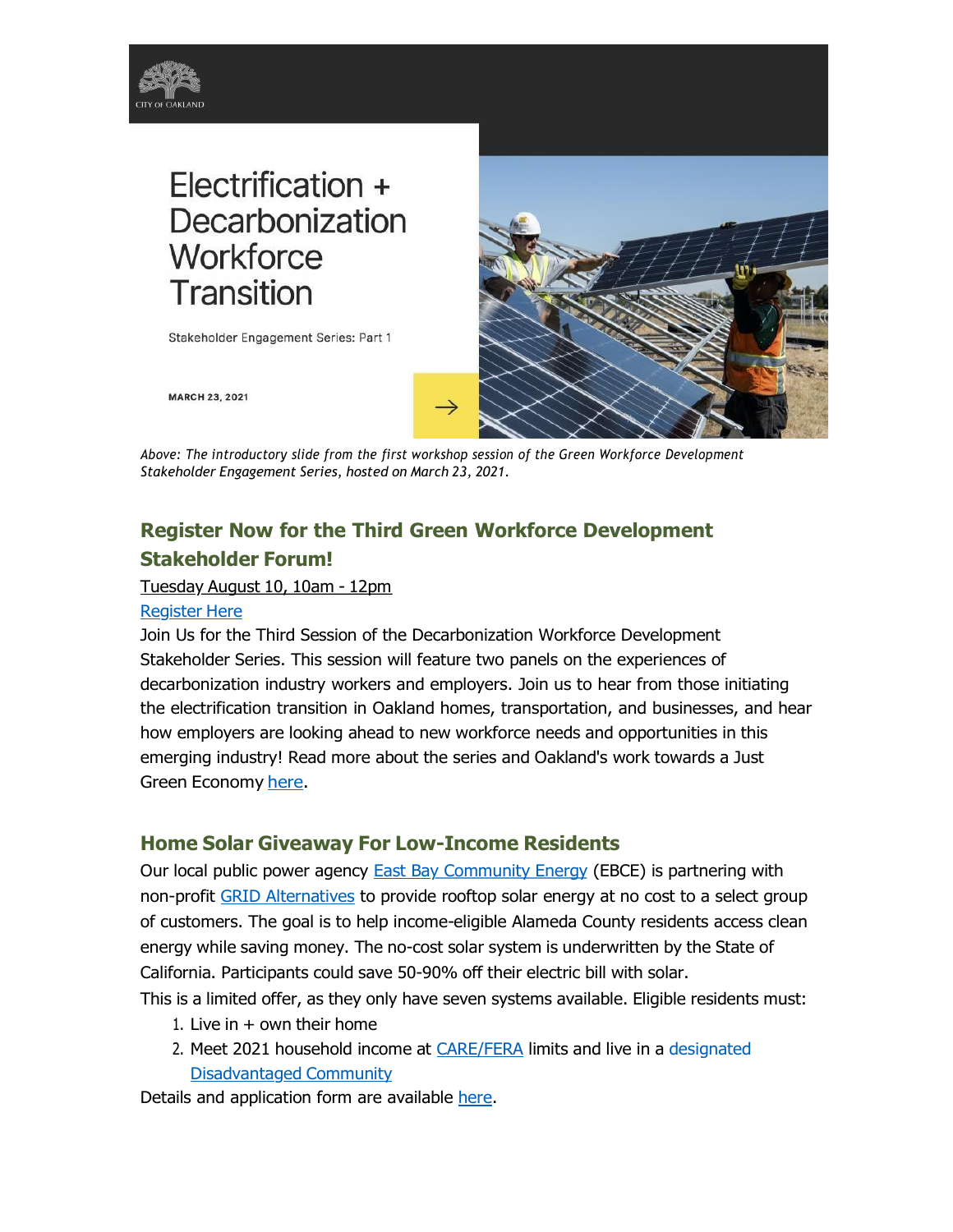# **READY TO UPGRADE YOUR COMMERCIAL KITCHEN?**

Electrify your commercial kitchen with East Bay Community Energy new rebates of up to \$17,500!

**Make your kitchen fossil free today** 

Apply Now: ebce.org/commercial-kitchens

### **Attention Restaurants! Rebates for Induction Cooktops**

Equipping your commercial kitchen with the best, high-powered equipment to get the job done can be a costly burden. East Bay Community Energy is here to make that easier. Make the move toward powerful induction cooking in your commercial kitchen with EBCE's new financial rebate program. Receive up to \$17,500 to cover the costs of installing induction ranges and cooktops. Learn more at [ebce.org/commercial-kitchens.](https://oaklandca19202.lt.acemlna.com/Prod/link-tracker?notrack=1&redirectUrl=aHR0cHMlM0ElMkYlMkZlYmNlLm9yZyUyRmNvbW1lcmNpYWwta2l0Y2hlbnMlMkY%3D&sig=64SBEXvVJ4exdw5wHhjU1daGMM5mDtf5uvgMLUh524YT&iat=1632344181&a=799335011&account=oaklandca19202%2Eactivehosted%2Ecom&email=LRRV6glqIfcVPcYsJBrMHi%2FZD%2BmsUFpJrc5fHf6IoVE%3D&s=bad97c655476f96a390a72c05a742011&i=893A884A11A14423)



cost you a thing! Really. Sign Up [Here.](https://oaklandca19202.lt.acemlna.com/Prod/link-tracker?notrack=1&redirectUrl=aHR0cHMlM0ElMkYlMkZyaXNpbmdzdW5vcHAub3JnJTJGcHJvZ3JhbXMlMkZnaGMlMkY%3D&sig=E38c4FVrzPQxbd25oWQq9u4onzFjeYeiy9kFbTvhVMYT&iat=1632344181&a=799335011&account=oaklandca19202%2Eactivehosted%2Ecom&email=LRRV6glqIfcVPcYsJBrMHi%2FZD%2BmsUFpJrc5fHf6IoVE%3D&s=bad97c655476f96a390a72c05a742011&i=893A884A11A14442)

### **Sign up for your FREE Energy Savings Kit from Rising Sun**

Want to empower local youth while also receiving no-cost items for your home to save money, energy, and water? BayREN is partnering with local nonprofit, Rising Sun Center for Opportunity, to offer energy and water efficiency kits to help you lower your utility bills. From LED light bulbs to smart power strips, nothing they offer will

### **WEBINAR - Learn about Resources to Help Lower Your Energy Bill**

Tuesday, July 20th from 6-7 pm

To learn more about how resources offered by BayREN, Rising Sun, and other local government partners can help you lower your energy bill, join us for a free webinar! RSVP [today.](https://oaklandca19202.lt.acemlna.com/Prod/link-tracker?notrack=1&redirectUrl=aHR0cCUzQSUyRiUyRnd3dy5FYXN0QmF5RW5lcmd5QmlsbC5ldmVudGJyaXRlLmNvbQ%3D%3D&sig=CuT7TeAgDcyWxUPuNGz9rcNJi8ia5MChtkunMK1Ksrn6&iat=1632344181&a=799335011&account=oaklandca19202%2Eactivehosted%2Ecom&email=LRRV6glqIfcVPcYsJBrMHi%2FZD%2BmsUFpJrc5fHf6IoVE%3D&s=bad97c655476f96a390a72c05a742011&i=893A884A11A14443)

# MATERIAL CONSUMPTION + WASTE

The ECAP aims to eliminate all forms of waste and shift us towards the intentional consumption of goods.

**Action MCW-1: Eliminate Disposal of Compostable Organic Material to Landfills** & **Action MCW-2: Strengthen Partnerships for Edible Food Recovery** - The City's Recycling team is collaborating with our regional partners at StopWaste to eliminate the disposal of organic materials to landfills and strengthen edible food recovery. This year StopWaste joined Pacific Coast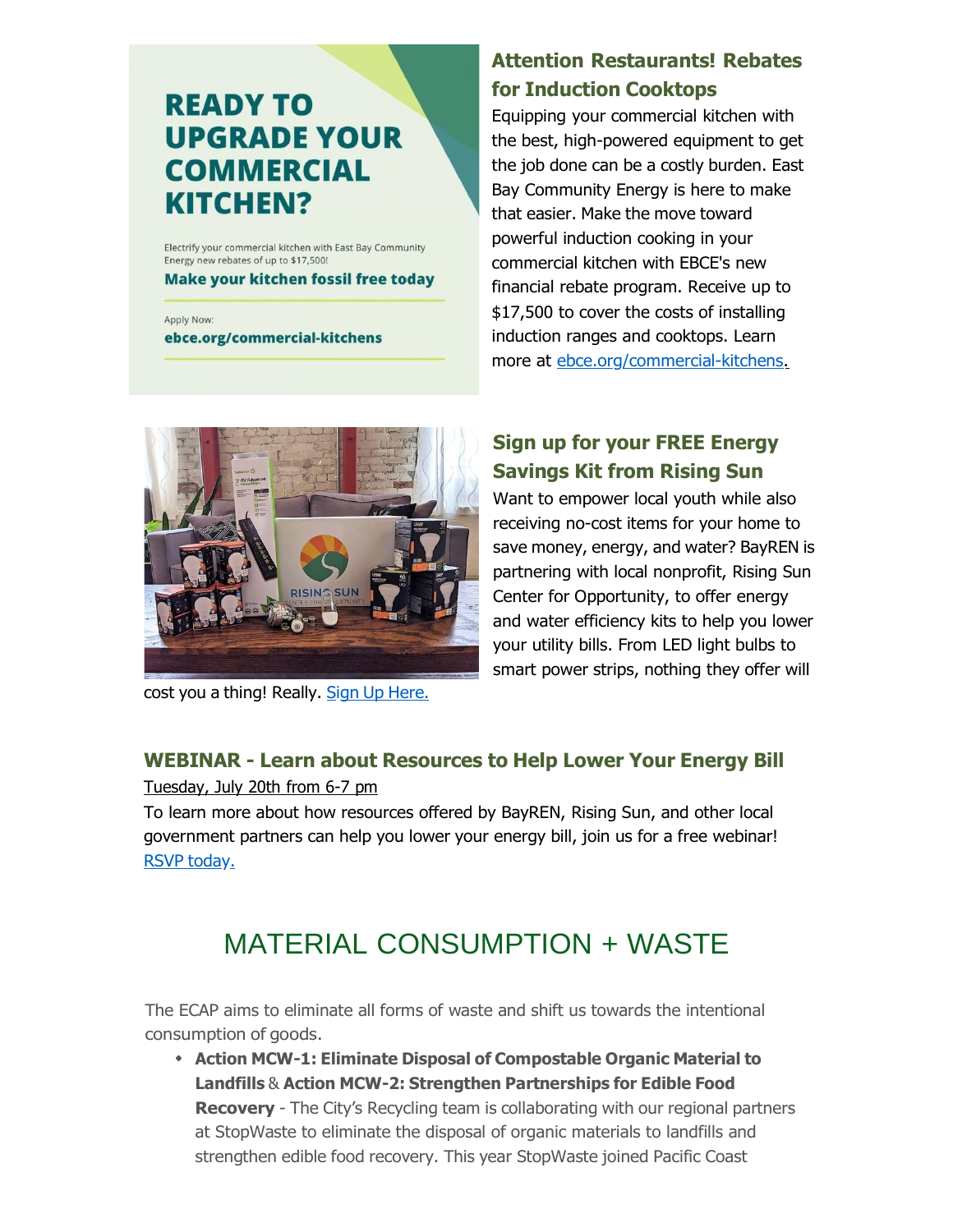Collaborative's public-private partnership pledging to reduce and prevent wasted food by 50% by 2030.

These teams have also spent the past year preparing for new solid waste and recycling regulations that will take effect in January 2022, as mandated by California State Bill [1383.](https://oaklandca19202.lt.acemlna.com/Prod/link-tracker?notrack=1&redirectUrl=aHR0cHMlM0ElMkYlMkZ3d3cuc3RvcHdhc3RlLm9yZyUyRnJlc291cmNlJTJGc2ItMTM4My1hbm51YWwtcHJvY3VyZW1lbnQtcmVxdWlyZW1lbnRzLWphbnVhcnktMjAyMQ%3D%3D&sig=5SXRJUPVkeNgMkEgSNKkuHXp6EfXLEQD169X3ufX4Wg9&iat=1632344181&a=799335011&account=oaklandca19202%2Eactivehosted%2Ecom&email=LRRV6glqIfcVPcYsJBrMHi%2FZD%2BmsUFpJrc5fHf6IoVE%3D&s=bad97c655476f96a390a72c05a742011&i=893A884A11A14429) This bill sets a target to cut landfill-sourced methane emissions by 75% from 2014 levels by 2025 and requires the State to increase edible food recovery by a minimum of 20% by 2025. To meet SB 1383 requirements Oakland will implement dozens of solid waste and recycling regulations and programs.



### **Join the StopWaste Environmental Educator Training Cohort of 2021**

Are you interested in digging deep into issues around wasted food and the systemic impacts of the local food system? Want to connect with

like-minded folks and community organizations who are actively working to build a healthy community food system? Would you like to share your skills and gain additional best practices for teaching others? Check out SWEET – the StopWaste Environmental Educator Training – the unique peer-to-peer experiential program that offers all that and more. Get all the details, including the sample syllabus and online application, for this virtual training at [www.stopwaste.org/SWEET](https://oaklandca19202.lt.acemlna.com/Prod/link-tracker?notrack=1&redirectUrl=aHR0cHMlM0ElMkYlMkZ1cmxkZWZlbnNlLnByb29mcG9pbnQuY29tJTJGdjIlMkZ1cmwlM0Z1JTNEaHR0cC0zQV9fd3d3LnN0b3B3YXN0ZS5vcmdfU1dFRVQlMjZkJTNERHdNRkFnJTI2YyUzRDZaYm9LZEp6UjhuWk9xd0JqaFBuQ3clMjZyJTNEak4yVzdyQThWNEpSM3oyR0YyeGk3QVRWaTZTdV9Gay1UV3VvZFEzN25TUSUyNm0lM0RiQ21weWRBOTI0c2hseDU0d0pVekZfNWFoRVJFMWNwYnBmVzNMRTJ3VVdVJTI2cyUzRDJtbUNwM3J5WmgtY29fY2RZZmRvVVV5X0E4clRMOEVWLXhRWE1oZWJGTFElMjZlJTNE&sig=CheaDTXPv5VdBSsiaS4jByrZ8RXUC8PXWcMyfdeskCdn&iat=1632344181&a=799335011&account=oaklandca19202%2Eactivehosted%2Ecom&email=LRRV6glqIfcVPcYsJBrMHi%2FZD%2BmsUFpJrc5fHf6IoVE%3D&s=bad97c655476f96a390a72c05a742011&i=893A884A11A14188)

#### **Reduce Plastic Waste - Tell Restaurants You Want Real Dishes!**

For most of us, being able to eat out again is such a treat! Unfortunately, many food businesses are using disposable dishes and utensils for on-site dining while others don't let customers provide their own reusables such as to-go coffee mugs. The good news is that from a health safety perspective, disposable food-ware is unnecessary as national and local health authorities have explicitly allowed reusables when properly washed, rinsed, and sanitized. StopWaste has created a guide to help [restaurants](https://oaklandca19202.lt.acemlna.com/Prod/link-tracker?notrack=1&redirectUrl=aHR0cCUzQSUyRiUyRnd3dy5zdG9wd2FzdGUub3JnJTJGcmV1c2FibGVmb29kd2FyZXNhZmV0eQ%3D%3D&sig=4MkZdzQjpM56uduYoDy24JeDrKScZRhcPkSSYryuoMBk&iat=1632344181&a=799335011&account=oaklandca19202%2Eactivehosted%2Ecom&email=LRRV6glqIfcVPcYsJBrMHi%2FZD%2BmsUFpJrc5fHf6IoVE%3D&s=bad97c655476f96a390a72c05a742011&i=893A884A11A14430) return to reusable food-ware[. Consider sharing it with your favorite eatery that hasn't made](https://oaklandca19202.lt.acemlna.com/Prod/link-tracker?notrack=1&redirectUrl=aHR0cCUzQSUyRiUyRnd3dy5zdG9wd2FzdGUub3JnJTJGcmV1c2FibGVmb29kd2FyZXNhZmV0eQ%3D%3D&sig=4MkZdzQjpM56uduYoDy24JeDrKScZRhcPkSSYryuoMBk&iat=1632344181&a=799335011&account=oaklandca19202%2Eactivehosted%2Ecom&email=LRRV6glqIfcVPcYsJBrMHi%2FZD%2BmsUFpJrc5fHf6IoVE%3D&s=bad97c655476f96a390a72c05a742011&i=893A884A11A14430) the switch yet!

# ADAPTATION

Alongside Oakland's efforts to slow and reverse climate change, emergency preparedness, resilient infrastructure, and risk reduction measures are all being taken to prepare for immediate and long-term climate risks to health and safety, particularly in frontline communities. Throughout the past year, Oakland has experienced varying effects of the climate crisis, from a record-breaking wildfire season to heatwaves and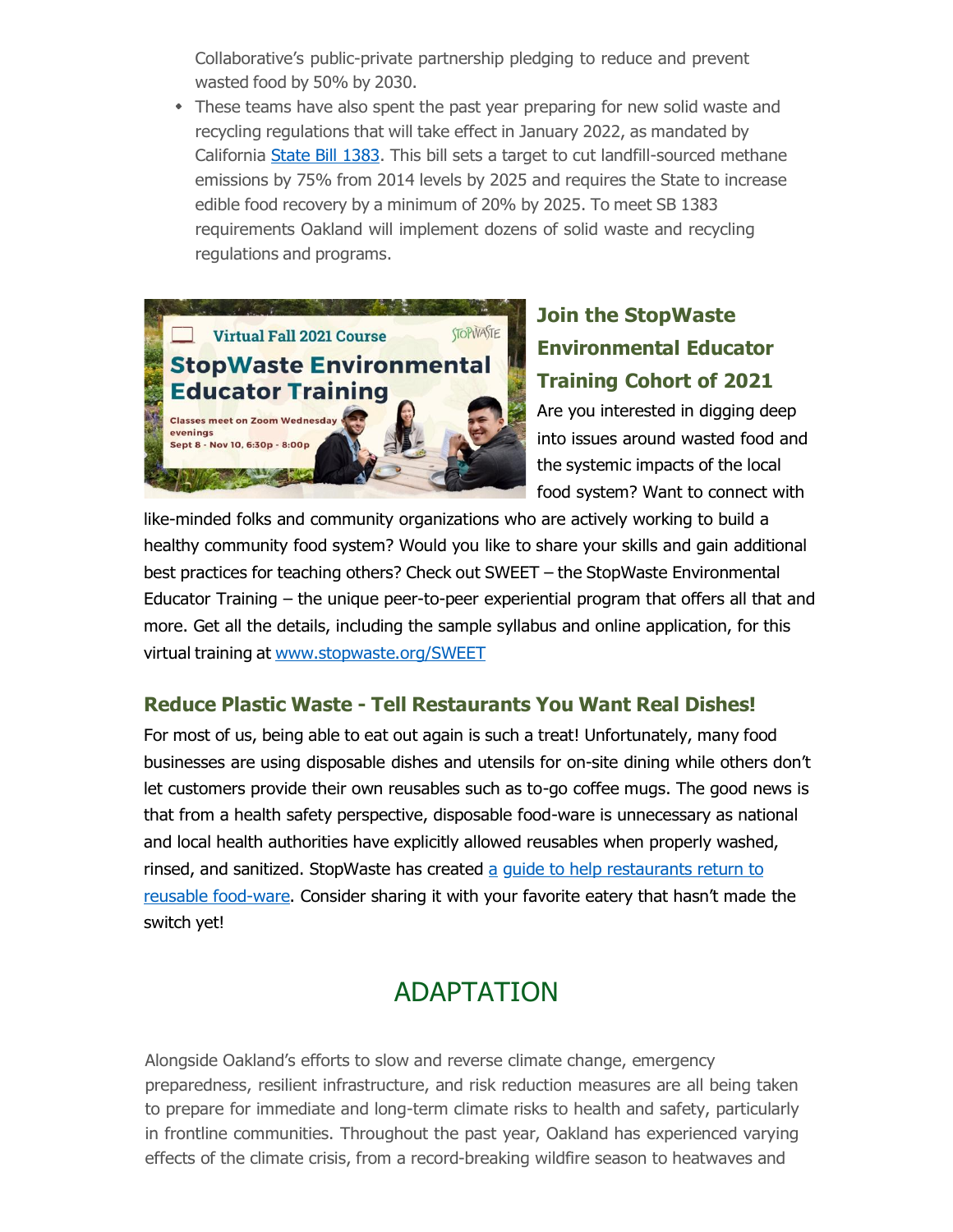intensive drought this summer, highlighting the immediate need to build climateresilient communities.

- **Action A-1: Fund Creation and Operation of Resilience Hubs**  The City has dedicated extensive effort this past year to establish the ECAP mandated minimum of three official municipal resilience hubs. A cross-departmental team is also supporting community-led resilient spaces through assisting in the NorCal Resilience Network's [Resilience](https://oaklandca19202.lt.acemlna.com/Prod/link-tracker?notrack=1&redirectUrl=aHR0cHMlM0ElMkYlMkZub3JjYWxyZXNpbGllbmNlLm9yZyUyRnJlc2lsaWVudC1odWItaW5pdGlhdGl2ZSUyRg%3D%3D&sig=F554C389gM7mC1nJm19D2WNPt4iMyRBqTjF6KcHfDsEJ&iat=1632344181&a=799335011&account=oaklandca19202%2Eactivehosted%2Ecom&email=LRRV6glqIfcVPcYsJBrMHi%2FZD%2BmsUFpJrc5fHf6IoVE%3D&s=bad97c655476f96a390a72c05a742011&i=893A884A11A14431) Hub Training Program.
- **A-3: Fund and Implement Citywide Vulnerability Assessment and Comprehensive Adaptation Plan** - [The City completed and adopted the Local](https://oaklandca19202.lt.acemlna.com/Prod/link-tracker?notrack=1&redirectUrl=aHR0cHMlM0ElMkYlMkZ3d3cub2FrbGFuZGNhLmdvdiUyRnRvcGljcyUyRjIwMjEtbG9jYWwtaGF6YXJkLW1pdGlnYXRpb24tcGxhbg%3D%3D&sig=FeQaVjNpepxVJvhU4gF81SNjJYxMNEnvy3u9owhg1TSy&iat=1632344181&a=799335011&account=oaklandca19202%2Eactivehosted%2Ecom&email=LRRV6glqIfcVPcYsJBrMHi%2FZD%2BmsUFpJrc5fHf6IoVE%3D&s=bad97c655476f96a390a72c05a742011&i=893A884A11A14432) Hazard Mitigation Plan [on June 15, 2021. The LHMP serves as a meaningful](https://oaklandca19202.lt.acemlna.com/Prod/link-tracker?notrack=1&redirectUrl=aHR0cHMlM0ElMkYlMkZ3d3cub2FrbGFuZGNhLmdvdiUyRnRvcGljcyUyRjIwMjEtbG9jYWwtaGF6YXJkLW1pdGlnYXRpb24tcGxhbg%3D%3D&sig=FeQaVjNpepxVJvhU4gF81SNjJYxMNEnvy3u9owhg1TSy&iat=1632344181&a=799335011&account=oaklandca19202%2Eactivehosted%2Ecom&email=LRRV6glqIfcVPcYsJBrMHi%2FZD%2BmsUFpJrc5fHf6IoVE%3D&s=bad97c655476f96a390a72c05a742011&i=893A884A11A14432) guide to increasing Oakland's resilience in the face of natural disasters, such as earthquakes, floods, extreme heat, and fires. Having an up-to-date LHMP ensures that the City will continue to be eligible for FEMA and related funding in the case of disasters.
- **[A-6: Expand and Protect Green Infrastructure and Biodiversity](https://oaklandca19202.lt.acemlna.com/Prod/link-tracker?notrack=1&redirectUrl=aHR0cHMlM0ElMkYlMkZ3d3cub2FrbGFuZGNhLmdvdiUyRnRvcGljcyUyRndlc3Qtb2FrbGFuZC1jb21tdW5pdHktYWN0aW9uLXBsYW4tYWItNjE3&sig=2PMDEAbVERHj1AwoQJCcu3qTJUY8T1teA4ScvKJ49eW4&iat=1632344181&a=799335011&account=oaklandca19202%2Eactivehosted%2Ecom&email=LRRV6glqIfcVPcYsJBrMHi%2FZD%2BmsUFpJrc5fHf6IoVE%3D&s=bad97c655476f96a390a72c05a742011&i=893A884A11A14433)**  West Oakland [Environmental](https://oaklandca19202.lt.acemlna.com/Prod/link-tracker?notrack=1&redirectUrl=aHR0cHMlM0ElMkYlMkZ3d3cub2FrbGFuZGNhLmdvdiUyRnRvcGljcyUyRndlc3Qtb2FrbGFuZC1jb21tdW5pdHktYWN0aW9uLXBsYW4tYWItNjE3&sig=2PMDEAbVERHj1AwoQJCcu3qTJUY8T1teA4ScvKJ49eW4&iat=1632344181&a=799335011&account=oaklandca19202%2Eactivehosted%2Ecom&email=LRRV6glqIfcVPcYsJBrMHi%2FZD%2BmsUFpJrc5fHf6IoVE%3D&s=bad97c655476f96a390a72c05a742011&i=893A884A11A14433) Indicators Project (WOEIP)'s continues to work towards establishing climate health and living buffers throughout the Oakland freeway corridor, specifically aiming to build tree and plant barriers to help mitigate air pollutants and increase environmental health in West Oakland frontline communities.
- The return of the [Communities](https://oaklandca19202.lt.acemlna.com/Prod/link-tracker?notrack=1&redirectUrl=aHR0cHMlM0ElMkYlMkZ3d3cub2FrbGFuZGNhLmdvdiUyRnNlcnZpY2VzJTJGcmVhZHlvYWtsYW5k&sig=5zTWVa4BYQbpLQXN2U5gfuv7Xd3mzfBBjAad9GuBCjoo&iat=1632344181&a=799335011&account=oaklandca19202%2Eactivehosted%2Ecom&email=LRRV6glqIfcVPcYsJBrMHi%2FZD%2BmsUFpJrc5fHf6IoVE%3D&s=bad97c655476f96a390a72c05a742011&i=893A884A11A14103) Respond to Emergencies (CORE) Program, including the establishment of the new Community Emergency Response Team (CERT) Training, increases Oakland community members' ability to respond to potential climate emergencies.
- Programs linked to the [Transformative](https://oaklandca19202.lt.acemlna.com/Prod/link-tracker?notrack=1&redirectUrl=aHR0cHMlM0ElMkYlMkZ3d3cub2FrbGFuZGNhLmdvdiUyRnRvcGljcyUyRnRyYW5zZm9ybWF0aXZlLWNsaW1hdGUtY29tbXVuaXRpZXMtdGNjLWdyYW50&sig=6wqh2ZP6jia37CgTRQFfV5gaFvzmbhTXNqdCWYt2G2L9&iat=1632344181&a=799335011&account=oaklandca19202%2Eactivehosted%2Ecom&email=LRRV6glqIfcVPcYsJBrMHi%2FZD%2BmsUFpJrc5fHf6IoVE%3D&s=bad97c655476f96a390a72c05a742011&i=893A884A11A14434) Climate Communities grant awarded to the City from the California Strategic Growth Council are performing work to build economically and environmentally sustainable communities throughout Oakland.

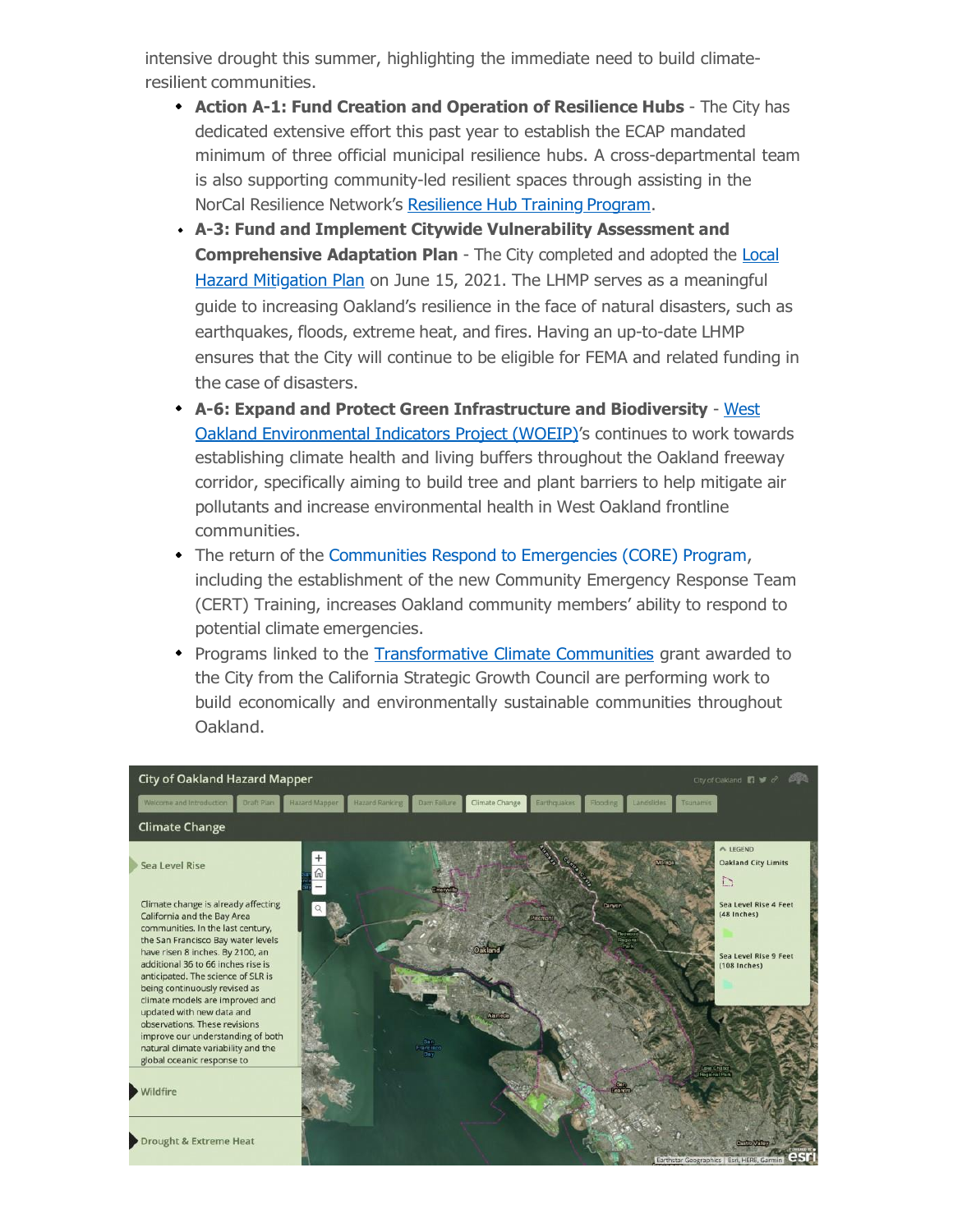### CARBON REMOVAL + URBAN GREENING

In addition to reducing the amount of carbon dioxide we produce, carbon removal efforts draw down existing carbon from the atmosphere to help slow climate change. While the term carbon removal can seem technical, many of our local ecosystems are already doing this work. Healthy streams, trees, green spaces, and even urban agricultural land all naturally capture carbon.

- **CR-2: Expand and Protect Tree Canopy Coverage** This year the City began its first Urban Forestry Master Plan. The City's Tree Services Division recently completed a [Citywide tree inventory](https://oaklandca19202.lt.acemlna.com/Prod/link-tracker?notrack=1&redirectUrl=aHR0cHMlM0ElMkYlMkZjYW8tOTQ2MTIuczMuYW1hem9uYXdzLmNvbSUyRmRvY3VtZW50cyUyRk9ha2xhbmQtTGFuZC1Db3Zlci1Bc3Nlc3NtZW50LTIwMjAxMTEwX0NsaWVudC1EZWxpdmVyeS5wZGY%3D&sig=EbWWCLWUYuoNQK4TEyDnbuSh4fDMr3fwQyGUH4QNYrDV&iat=1632344181&a=799335011&account=oaklandca19202%2Eactivehosted%2Ecom&email=LRRV6glqIfcVPcYsJBrMHi%2FZD%2BmsUFpJrc5fHf6IoVE%3D&s=bad97c655476f96a390a72c05a742011&i=893A884A11A14435) and is currently analyzing this data to assess the state of Oakland's urban forest. The Division is now laying the groundwork for public [outreach](https://oaklandca19202.lt.acemlna.com/Prod/link-tracker?notrack=1&redirectUrl=aHR0cHMlM0ElMkYlMkZ3d3cucHVibGljaW5wdXQuY29tJTJGT2FrbGFuZHRyZWVz&sig=8qNeQJjUHbsFMJzacbgbXEJpRnEmuwrvvXo9d7hhncQA&iat=1632344181&a=799335011&account=oaklandca19202%2Eactivehosted%2Ecom&email=LRRV6glqIfcVPcYsJBrMHi%2FZD%2BmsUFpJrc5fHf6IoVE%3D&s=bad97c655476f96a390a72c05a742011&i=893A884A11A14436) and community engagement.
- **Action CR-3: Rehabilitate Riparian Areas and Open Space** The efforts of the City's [Environmental Stewardship Team, Creeks, Stormwater & Watershed](https://oaklandca19202.lt.acemlna.com/Prod/link-tracker?notrack=1&redirectUrl=aHR0cHMlM0ElMkYlMkZ3d3cub2FrbGFuZGNhLmdvdiUyRnRvcGljcyUyRmNyZWVrcy13YXRlcnNoZWQtYW5kLXN0b3Jtd2F0ZXI%3D&sig=ByTPz9pmyxa9z1V84PPheoSRSt2vaARPcKs1Jnq2ZAds&iat=1632344181&a=799335011&account=oaklandca19202%2Eactivehosted%2Ecom&email=LRRV6glqIfcVPcYsJBrMHi%2FZD%2BmsUFpJrc5fHf6IoVE%3D&s=bad97c655476f96a390a72c05a742011&i=893A884A11A14438) Program, and [local volunteers to tend Oakland's green spaces and](https://oaklandca19202.lt.acemlna.com/Prod/link-tracker?notrack=1&redirectUrl=aHR0cHMlM0ElMkYlMkZ3d3cub2FrbGFuZGNhLmdvdiUyRnRvcGljcyUyRmNyZWVrcy13YXRlcnNoZWQtYW5kLXN0b3Jtd2F0ZXI%3D&sig=ByTPz9pmyxa9z1V84PPheoSRSt2vaARPcKs1Jnq2ZAds&iat=1632344181&a=799335011&account=oaklandca19202%2Eactivehosted%2Ecom&email=LRRV6glqIfcVPcYsJBrMHi%2FZD%2BmsUFpJrc5fHf6IoVE%3D&s=bad97c655476f96a390a72c05a742011&i=893A884A11A14438) waterways help maintain natural urban habitats. Since the ECAP was adopted, Stewardship community volunteers have hosted over 600 cleaning, greening, and beautification events; removed over 2,000 cubic yards of trash from Oakland creeks and shorelines; and adopted 795 spots and 1,508 storm drains. For MLK 40 Days of Service 2021, 1,331 volunteers showed up to improve our local environment and support the Oakland community, and for Creek to Bay month 2020 over 1,400 volunteers removing 16,347 gallons of trash
- The City is beginning to design the Courtland Creek Restoration Project, an Oakland Measure DD Initiative, that will restore approximately 950 feet of open creek channel in Courtland Creek Park. The Project will improve creek habitat and water quality, reduce trash accumulation and illegal dumping, repair creek banks, enhance climate change resilience and park appearance, and serve the community as an educational and recreational resource. Project construction is scheduled to begin Spring 2023.
- The City recently partnered with the Association of Bay Area Governments' San Francisco Estuary Partnership to complete the San Pablo Avenue Green Stormwater Spine Project (on San Pablo Avenue between 16th and 17th Streets). The downtown Oakland project includes a rain garden, and is part of the steps the City is taking steps to transition from traditional "gray" storm drain infrastructure to a more resilient and sustainable stormwater management system that incorporates "green stormwater infrastructure."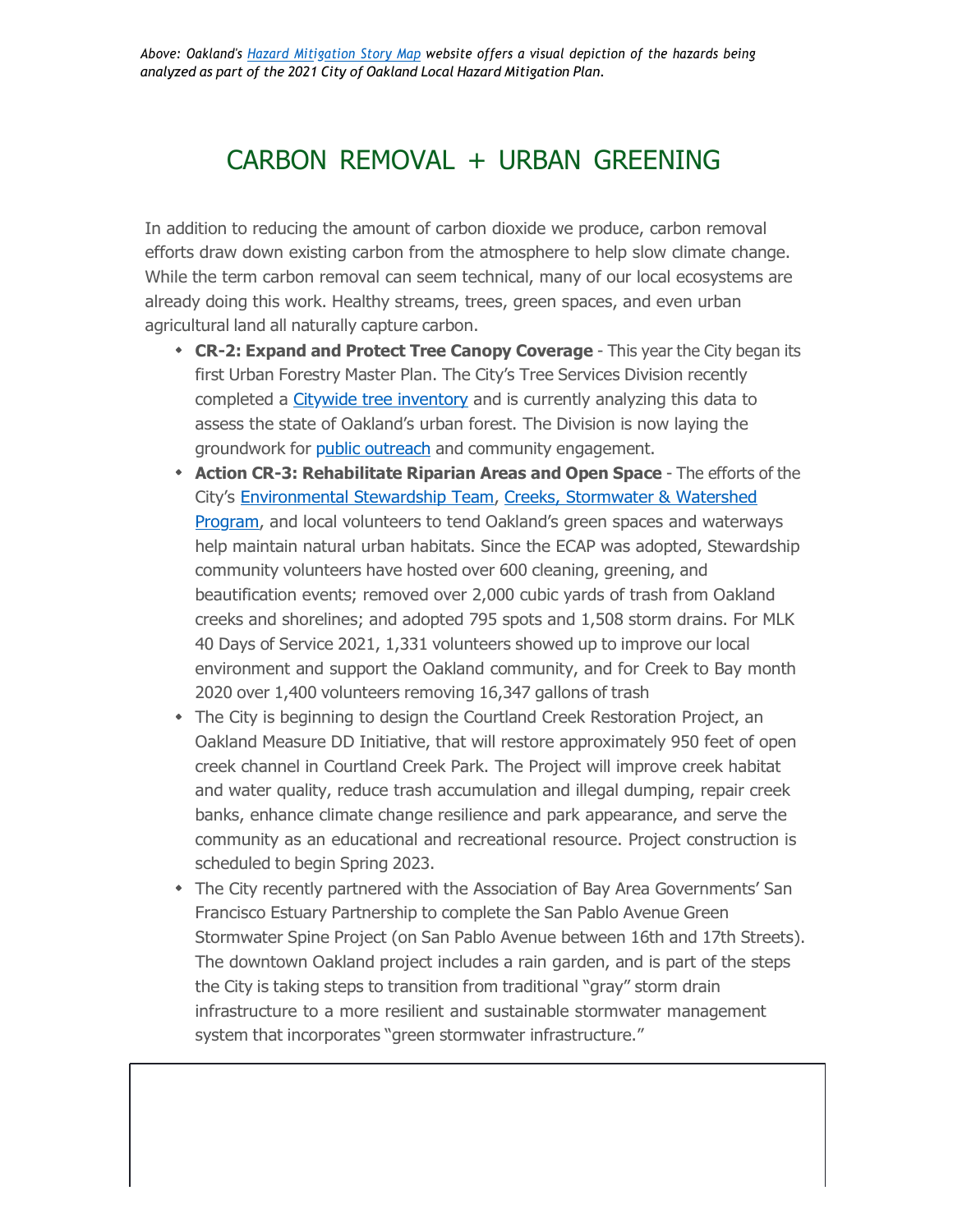

*Above: The proposed project areas for the Courtland Creek Restoration Project.*



# **Keep Oakland Beautiful Summer Internship - Deadline extended!**

Applications due Sept 15th

Keep Oakland Beautiful is now accepting intern applications for the Youth Advisory Committee, open to Oakland high school sophomores, juniors, and seniors. Our mission is to create and sustain a beautiful, clean, green, litter-free Oakland through education, community engagement, and volunteer action. Interns will have the opportunity to learn about community engagement, fundraising,

marketing, and more. Join us for an exciting year working to keep Oakland beautiful through clean up projects, tree planting, [community](https://oaklandca19202.lt.acemlna.com/Prod/link-tracker?notrack=1&redirectUrl=aHR0cHMlM0ElMkYlMkZ3d3cua2VlcG9ha2xhbmRiZWF1dGlmdWwub3JnJTJGeW91dGgtYWR2aXNvcnktY29tbWl0dGVlLmh0bWw%3D&sig=9dRqU2CPtaW3ALv4juHiVxngMn15P2fvhF5nEBfweWtS&iat=1632344181&a=799335011&account=oaklandca19202%2Eactivehosted%2Ecom&email=LRRV6glqIfcVPcYsJBrMHi%2FZD%2BmsUFpJrc5fHf6IoVE%3D&s=bad97c655476f96a390a72c05a742011&i=893A884A11A14441) education, and more. Visit KOB's [website](https://oaklandca19202.lt.acemlna.com/Prod/link-tracker?notrack=1&redirectUrl=aHR0cHMlM0ElMkYlMkZ3d3cua2VlcG9ha2xhbmRiZWF1dGlmdWwub3JnJTJGeW91dGgtYWR2aXNvcnktY29tbWl0dGVlLmh0bWw%3D&sig=9dRqU2CPtaW3ALv4juHiVxngMn15P2fvhF5nEBfweWtS&iat=1632344181&a=799335011&account=oaklandca19202%2Eactivehosted%2Ecom&email=LRRV6glqIfcVPcYsJBrMHi%2FZD%2BmsUFpJrc5fHf6IoVE%3D&s=bad97c655476f96a390a72c05a742011&i=893A884A11A14441) to learn more and apply.

# PORT OF OAKLAND UTILITIES

The Port of Oakland oversees the 5th largest seaport in the United States, the Oakland International Airport, and much of the land along Oakland's waterfront. With intentional action and advocacy, the Port can identify key actions to lower the greenhouse gas emissions from Port operations and create impactful outcomes for local environmental health and resiliency. The Port operates its own Publicly Owned Utility (POU), independently buying and supplying electric power to its tenants in the seaport and airport.

**P-1: Reduce Emissions from Port Customer Vehicles and Equipment** – The Port's POU supported the installation of electric vehicle charging infrastructure, LED lighting replacements, building controls, and other energy efficiency measures by providing meters and financial incentives. Tenants of the Port of Oakland Utilities now host over 20 electric trucks at the harbor, over 50 electric